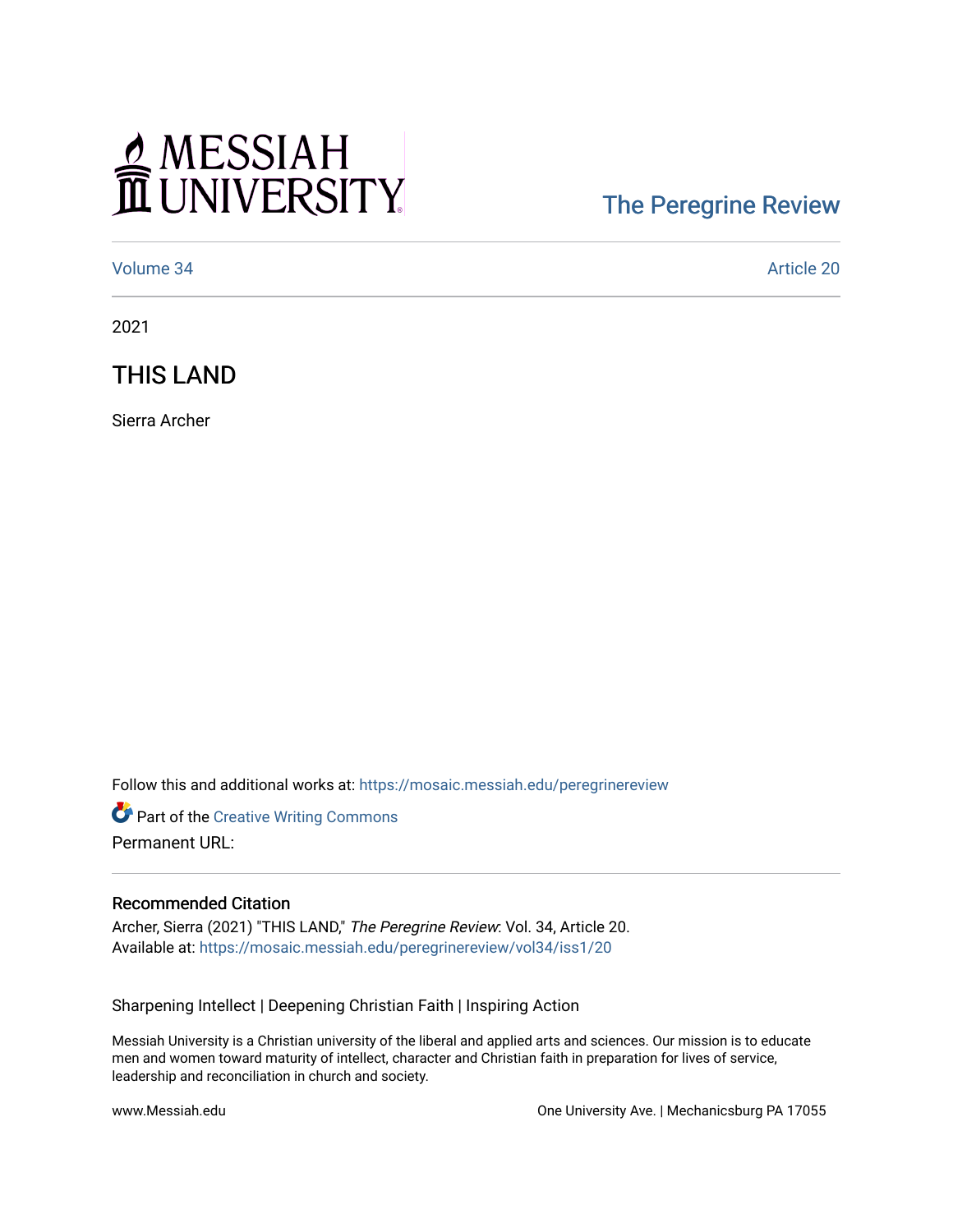## THIS LAND Sierra Archer

There's this feeling that's taken up residence inside my soul. It's a desperate, passionate tugging of the heartstrings, full of yearning and excitement; tinged with melancholy and pensiveness. It runs it's roots so deep that it feels as if I was born with it and only now it has awoken.

I look at our gently rolling foothills, complete with the strong oak, the sweet maple, the ever-shaking aspen, the assortment of larch and pine and laurel and sumac and hemlock. I watch the deep emerald transform to quaking bits of gold and flaming red and foreboding brown. Then bare, frosted with white, only to be brought back to life by the thawing and the melting and the warmth. The way the hills hide us away, creating a world in which we are safe from the world. We are as much a part of these hills as the roots of the biggest oak are woven into the earth.

I look at our persistent river, which flows from the smallest of trickles and grows into a force that is so strong that it can travel northbound before returning on its natural southern path. I've known its creatures, caught the clawed crayfish between my fingers and felt the tug of a carp dragging my line to the bottom. I've known only a portion of it, fishing and swimming and kayaking and it feels like a place one is drawn to. After all, without the river, there is no need for a port.

I look at the creatures and their emblazoned God-given glory. The stag, with its crown of bones in the beam of a spotlight, the bear with its elusive nature caught only on the rarest of summer evenings, the robin who brings the sign of new life with his wings, and the peepers that sing their ditties on the riverbed while lightning bugs dance on the breeze. Not to count out the quick-footed rabbits, the resourceful squirrels and mice, or the other skilled critters of the wood. It is

when I receive the rare chance of glimpsing an elk through a car window that I'm reminded of the oldness of this land, in the steady steps and bugling cry and the knowing way the antlers curve on the head of the wild ruler.

There is a feeling that runs so deep that I wonder if it'll will ever run dry when I look at these things. A longing to satisfy it by looking for more. I want to see more, to see the gently rolling hills rise steadily into snow-touched mountains that kiss the sky. I want to see the calm roll of the river turn into white rapids running over the land in a hurry to spill into a vast lake. I want to see the animals in their last frontiers, with a solidarity that time has not erased. Oh, I want to see.

I am desperate to see what makes this land. I am longing for the Smoky Mountains, in their longevity and heritage. I am yearning for the Mississippi, in its power and undaunted stride. I want the Rocky Mountains and the Sierra Nevada,